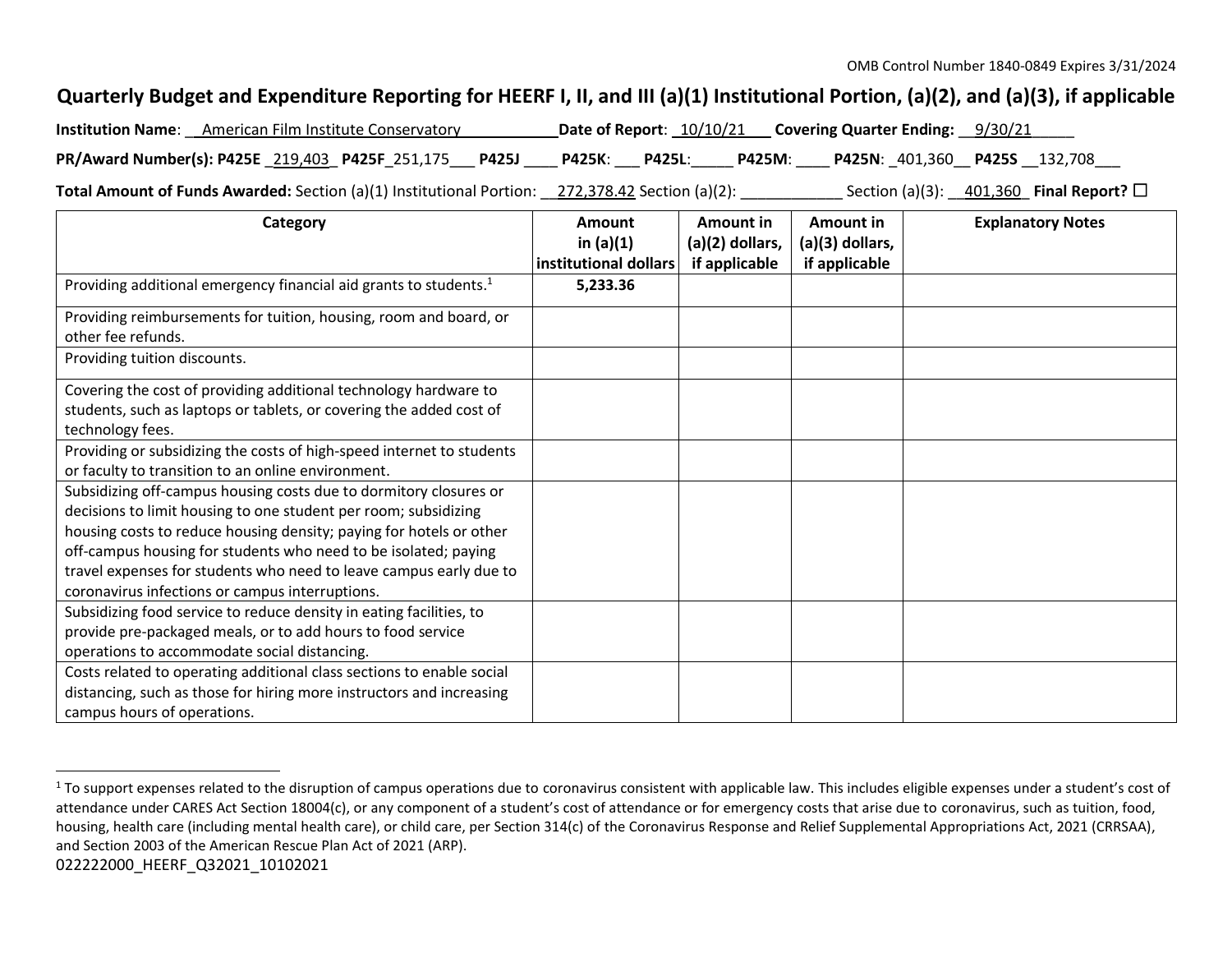OMB Control Number 1840-0849 Expires 3/31/2024

| Category                                                                | Amount<br>in $(a)(1)$ | Amount in<br>(a)(2) dollars, | Amount in<br>(a)(3) dollars, | <b>Explanatory Notes</b> |
|-------------------------------------------------------------------------|-----------------------|------------------------------|------------------------------|--------------------------|
|                                                                         | institutional dollars | if applicable                | if applicable                |                          |
| Campus safety and operations. <sup>2</sup>                              |                       |                              |                              |                          |
| Purchasing, leasing, or renting additional instructional equipment      |                       |                              |                              |                          |
| and supplies (such as laboratory equipment or computers) to reduce      |                       |                              |                              |                          |
| the number of students sharing equipment or supplies during a class     |                       |                              |                              |                          |
| period and to provide time for disinfection between uses.               |                       |                              |                              |                          |
| Replacing lost revenue from academic sources. <sup>3</sup>              |                       |                              |                              |                          |
|                                                                         |                       |                              |                              |                          |
| Replacing lost revenue from auxiliary services sources (i.e., cancelled |                       |                              |                              |                          |
| ancillary events; disruption of food service, dorms, childcare, or      |                       |                              |                              |                          |
| other facilities; cancellation of use of campus venues by other         |                       |                              |                              |                          |
| organizations, lost parking revenue, etc.). <sup>3</sup>                |                       |                              |                              |                          |
| Purchasing faculty and staff training in online instruction; or paying  |                       |                              |                              |                          |
| additional funds to staff who are providing training in addition to     |                       |                              |                              |                          |
| their regular job responsibilities.                                     |                       |                              |                              |                          |
| Purchasing, leasing, or renting additional equipment or software to     |                       |                              |                              |                          |
| enable distance learning, or upgrading campus wi-fi access or           |                       |                              |                              |                          |
| extending open networks to parking lots or public spaces, etc.          |                       |                              |                              |                          |
| Other Uses of (a)(1) Institutional Portion funds. <sup>4</sup>          |                       |                              |                              |                          |
|                                                                         |                       |                              |                              |                          |
| Other Uses of (a)(2) or (a)(3) funds, if applicable. <sup>5</sup>       |                       |                              |                              |                          |
|                                                                         |                       |                              |                              |                          |
| <b>Quarterly Expenditures for Each Program</b>                          | 5,233.36              |                              |                              |                          |

<sup>&</sup>lt;sup>2</sup> Including costs or expenses related to the disinfecting and cleaning of dorms and other campus facilities, purchases of personal protective equipment (PPE), purchases of cleaning supplies, adding personnel to increase the frequency of cleaning, the reconfiguration of facilities to promote social distancing, etc.

022222000\_HEERF\_Q32021\_10102021

<sup>&</sup>lt;sup>3</sup> Please see the Department's <u>[HEERF Lost Revenue FAQs](https://www2.ed.gov/about/offices/list/ope/heerflostrevenuefaqs.pdf)</u> (March 19, 2021) for more information regarding what may be appropriately included in an estimate of lost revenue.

 $4$  Please post additional documentation as appropriate and briefly explain in the "Explanatory Notes" section. Please note that funds for (a)(1) Institutional Portion may be used to defray expenses associated with coronavirus (including lost revenue, reimbursement for expenses already incurred, technology costs associated with a transition to distance education, faculty and staff trainings, and payroll).

<sup>&</sup>lt;sup>5</sup> Please post additional documentation as appropriate and briefly explain in the "Explanatory Notes" section. Please note that funds for (a)(2) and (a)(3) may be used to defray expenses associated with coronavirus (including lost revenue, reimbursement for expenses already incurred, technology costs associated with a transition to distance education, faculty and staff trainings, and payroll).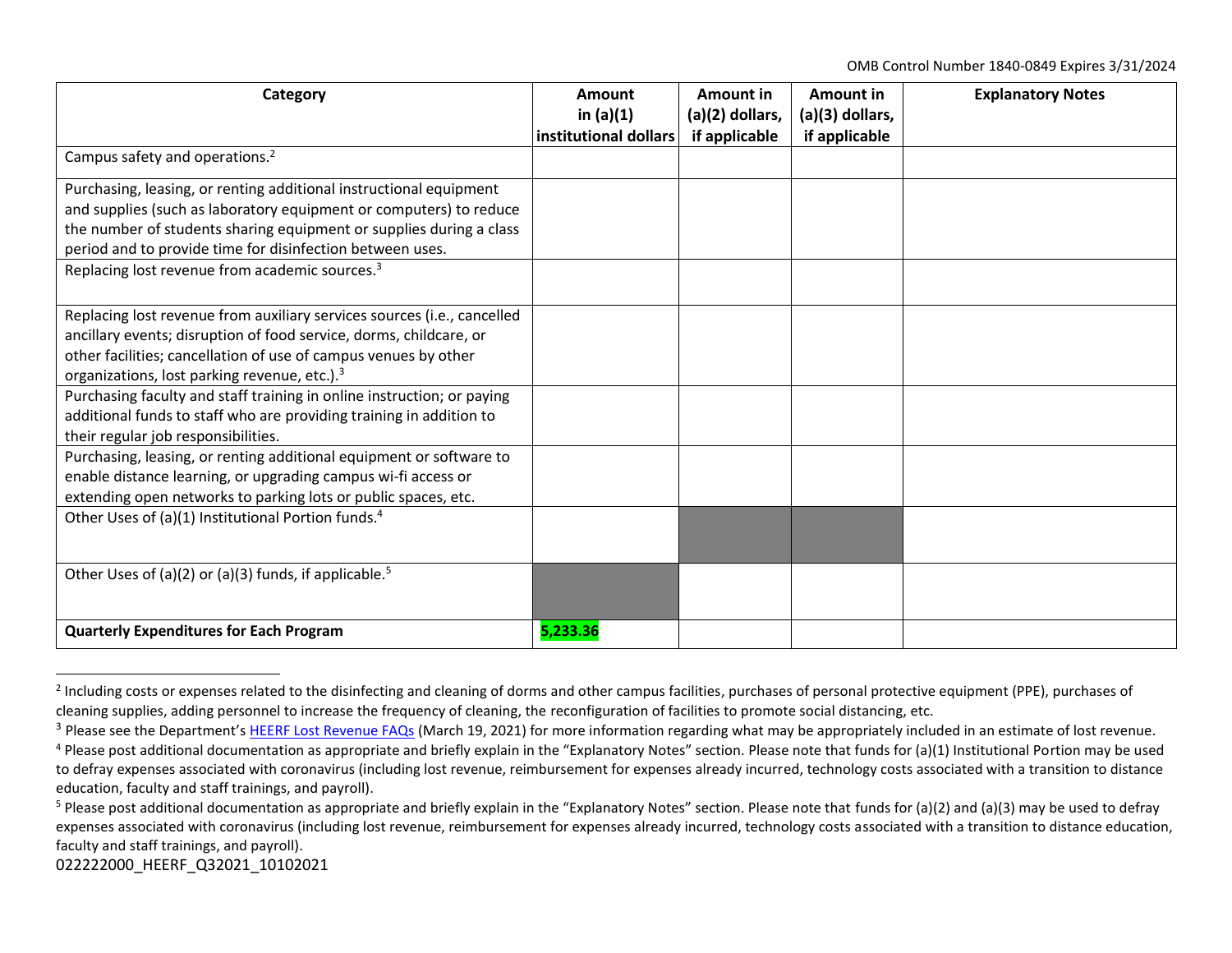OMB Control Number 1840-0849 Expires 3/31/2024

| Category                               | Amount                | Amount in                 | Amount in         | <b>Explanatory Notes</b> |
|----------------------------------------|-----------------------|---------------------------|-------------------|--------------------------|
|                                        | in $(a)(1)$           | $(a)(2)$ dollars, $\vert$ | $(a)(3)$ dollars, |                          |
|                                        | institutional dollars | if applicable             | if applicable     |                          |
| <b>Total of Quarterly Expenditures</b> | 5,233.36              |                           |                   |                          |

## **Form Instructions**

*Completing the Form*: On each form, fill out the institution of higher education (IHE or institution) name, the date of the report, the appropriate quarter the report covers (September 30, December 31, March 31, June 30), the 11-digit PR/Award Number (number is found in Box 2 of your Grant Award Notification (GAN)) for each HEERF grant funding stream as applicable, the total amount of funds awarded by the Department (including reserve funds if awarded), and check the box if the report is a "final report." Institutions that expended HEERF grant funds during the calendar quarter from January 1 – March 30, 2021 are required to post the quarterly report that involved the expenditure of HEERF II CRRSAA and HEERF I CARES Act funds. The Department did not previously affirmatively indicate this reporting requirement was in place for HEERF II CRRSAA funds. As such, institutions may have until the end of the second calendar quarter, June 30, 2021, to post these retroactive reports if they have not already done so. For the July 10, 2021 quarterly reporting deadline, institutions are encouraged, but not required to, submit the quarterly reports (this institutional reporting form and the student quarterly report) to the Department by emailing those reports as PDF attachments to [HEERFreporting@ed.gov.](mailto:HEERFreporting@ed.gov)

In the chart, an institution must specify the amount of expended HEERF I, II, and IIII funds for each funding category: (a)(1) Institutional Portion; (a)(2), and (a)(3), if applicable. (a)(2) funds include Assistance Listing Numbers (ALNs) 84.425J (Historically Black Colleges and Universities (HBCUs)), 84.425K (Tribally Controlled Colleges and Universities (TCCUs)), 84.425L (Minority Serving Institutions (MSIs)), 84.425M (Strengthening Institutions Program (SIP)); (a)(3) funds are for ALN 84.425N (Fund for the Improvement of Postsecondary Education (FIPSE) Formula Grant) and 84.425S (SAIHE). Each category is deliberately broad and may not capture specific grant program requirements. Explanatory footnotes help clarify certain reporting categories. While some items in the chart are blocked out, please note that the blocking of such items is consistent with Department guidance and FAQs and is not definitive. Provide brief explanatory notes for how funds were expended, including the title and brief description of each project or activity in which funds were expended. Do not include personally identifiable information (PII). Calculate the amount of the (a)(1) Institutional Portion, (a)(2) and (a)(3) funds in the "Quarterly Expenditures for each Program" row, and the grand total of all three in the "Total of Quarterly Expenditures" row. Round expenditures to the nearest dollar.

Posting the Form: This form must be conspicuously posted on the institution's primary website on the same page the reports of the IHE's activities as to the emergency financial aid grants to students made with funds from the IHE's allocation under (a)(1) of the CARES Act, CRRSAA, and ARP (Student Aid Portion) are posted. It may be posted in an HTML webpage format or as a link to a PDF. A new separate form must be posted covering each quarterly reporting period (September 30, December 31, March 31, June 30), concluding after either (1) posting the quarterly report ending September 30, 2023 or (2) when an institution has expended and liquidated all (a)(1) Institutional Portion, (a)(2), and (a)(3) funds and checks the "final report" box. IHEs must post this quarterly report form no later than 10 days after the end of each calendar quarter (October 10, January 10, April 10, July 10). Each quarterly report must be separately maintained on an IHE's website or in a PDF document linked directly from the IHE's HEERF reporting webpage. Reports must be maintained for at least three years after the submission of the final report per 2 CFR § 200.333. Any changes or updates after initial posting must be conspicuously noted after initial posting and the date of the change must be noted in the "Date of Report" line.

022222000\_HEERF\_Q32021\_10102021